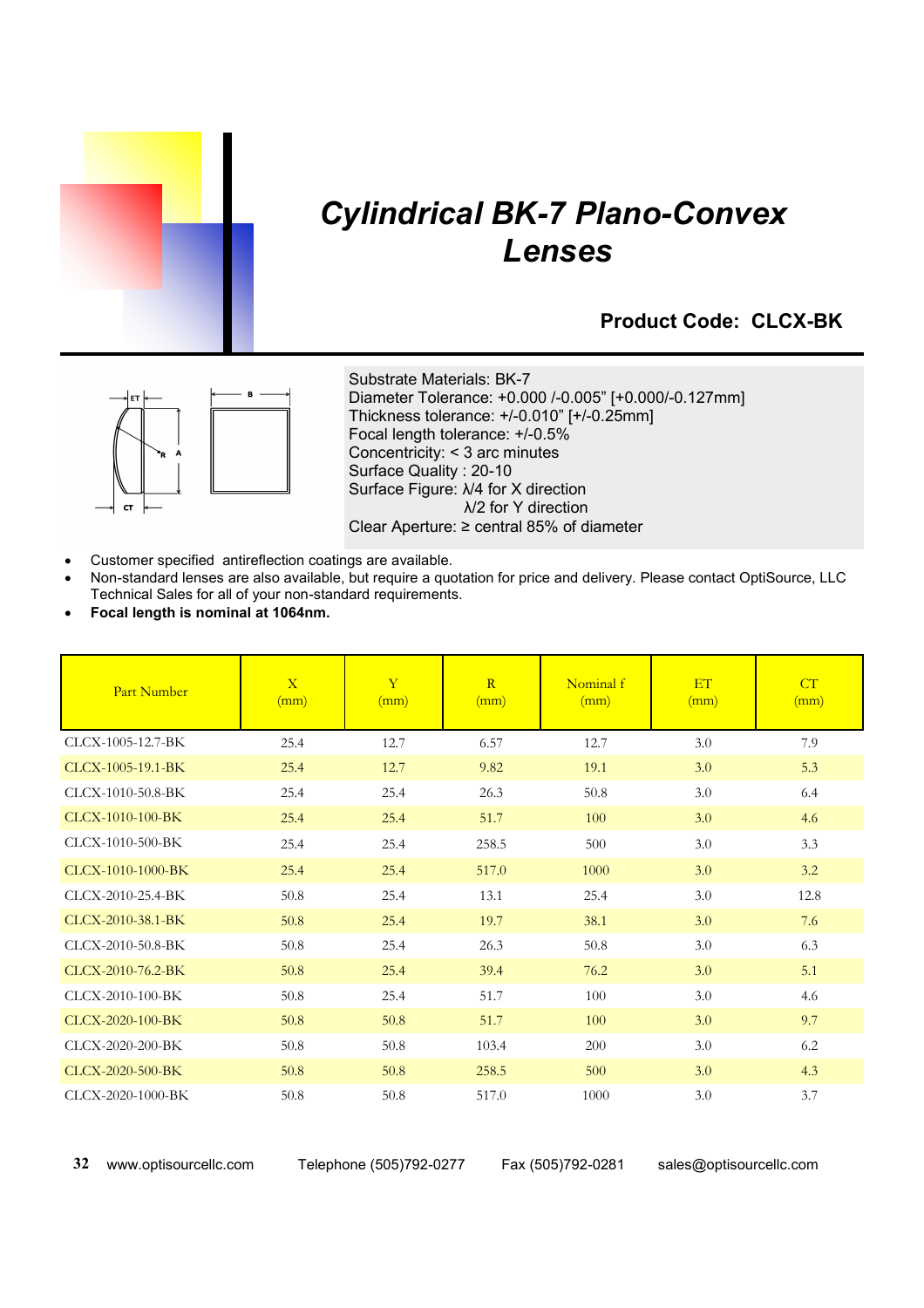



# *Cylindrical UV Fused Silica Plano-Convex Lenses*

### **Product Code: CLCX-UV**



Substrate Materials: UV Fused Silica Diameter Tolerance: +0.000 /-0.005" [+0.000/-0.127mm] Thickness tolerance: +/-0.010" [+/-0.25mm] Focal length tolerance: +/-0.5% Concentricity: < 3 arc minutes Surface Quality : 20-10 Surface Figure: λ/4 for X direction λ/2 for Y direction Clear Aperture: ≥ central 85% of diameter

- Customer specified antireflection coatings are available.
- x Non-standard lenses are also available, but require a quotation for price and delivery. Please contact OptiSource, LLC Technical Sales for all of your non-standard requirements.
- x **Focal length is nominal at 1064nm.**

| Part Number       | $\overline{X}$<br>(mm) | $\mathbf{Y}$<br>(mm) | R<br>(mm) | Nominal f<br>(mm) | ET<br>(mm) | CT<br>(mm) |
|-------------------|------------------------|----------------------|-----------|-------------------|------------|------------|
| CLCX-1010-50.8-UV | 25.4                   | 25.4                 | 23.4      | 50.8              | 3.0        | 6.4        |
| CLCX-1010-100-UV  | 25.4                   | 25.4                 | 46.0      | 100               | 3.0        | 4.7        |
| CLCX-1010-500-UV  | 25.4                   | 25.4                 | 230.0     | 500               | 3.0        | 3.3        |
| CLCX-1010-1000-UV | 25.4                   | 25.4                 | 460.0     | 1000              | 3.0        | 3.2        |
| CLCX-2010-38.1-UV | 50.8                   | 25.4                 | 17.5      | 38.1              | 3.0        | 7.5        |
| CLCX-2010-50.8-UV | 50.8                   | 25.4                 | 23.4      | 50.8              | 3.0        | 6.4        |
| CLCX-2010-76.2-UV | 50.8                   | 25.4                 | 35.1      | 76.2              | 3.0        | 5.2        |
| CLCX-2010-100-UV  | 50.8                   | 25.4                 | 46.0      | 100               | 3.0        | 4.1        |
| CLCX-2020-100-UV  | 50.8                   | 50.8                 | 46.0      | 100               | 3.0        | 9.8        |
| CLCX-2020-200-UV  | 50.8                   | 50.8                 | 92.0      | 200               | 3.0        | 6.6        |
| CLCX-2020-500-UV  | 50.8                   | 50.8                 | 230.0     | 500               | 3.0        | 3.7        |
| CLCX-2020-1000-UV | 50.8                   | 50.8                 | 460.0     | 1000              | 3.0        | 3.2        |

www.optisourcellc.com Telephone (505)792-0277 Fax (505)792-0281 sales@optisourcellc.com **33**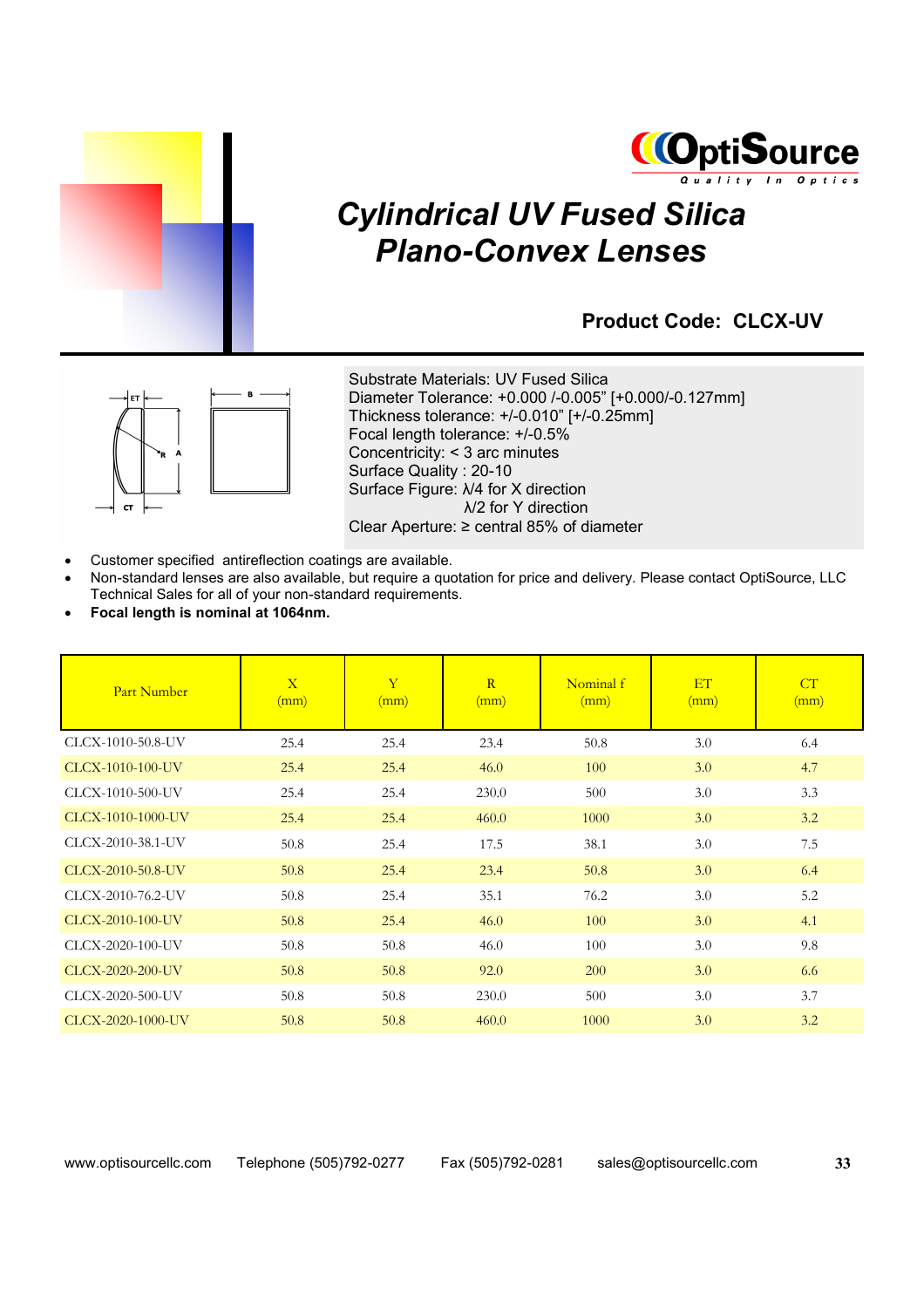

## *Cylindrical BK-7 Plano-Concave Lenses*

### **Product Code: CLCC-BK**



Substrate Materials: BK-7 Diameter Tolerance: +0.000 /-0.005" [+0.000/-0.127mm] Thickness tolerance: +/-0.010" [+/-0.25mm] Focal length tolerance: +/-0.5% Concentricity: < 3 arc minutes Surface Quality : 20-10 Surface Figure: λ/4 for X direction λ/2 for Y direction Clear Aperture: ≥ central 85% of diameter

- Customer specified antireflection coatings are available.
- x Non-standard lenses are also available, but require a quotation for price and delivery. Please contact OptiSource, LLC Technical Sales for all of your non-standard requirements.
- x **Focal length is nominal at 1064nm.**

| <b>Part Number</b> | $\overline{X}$<br>(mm) | Y<br>(mm) | $\overline{R}$<br>(mm) | Nominal f<br>(mm) | CT<br>(mm) | <b>ET</b><br>(mm) |
|--------------------|------------------------|-----------|------------------------|-------------------|------------|-------------------|
| CLCC-1005-12.7-BK  | 25.4                   | 12.7      | 6.57                   | $-12.7$           | 6.0        | 9.6               |
| CLCC-1005-25.4-BK  | 25.4                   | 12.7      | 13.1                   | $-25.4$           | 6.0        | 7.4               |
| CLCC-1010-50.8-BK  | 25.4                   | 25.4      | 26.3                   | $-50.8$           | 6.0        | 9.4               |
| CLCC-1010-100-BK   | 25.4                   | 25.4      | 51.7                   | $-100$            | 6.0        | 7.6               |
| CLCC-1010-500-BK   | 25.4                   | 25.4      | 258.5                  | $-500$            | 6.0        | 6.3               |
| CLCC-1010-1000-BK  | 25.4                   | 25.4      | 517.0                  | $-1000$           | 6.0        | 6.2               |
| CLCC-2010-25.4-BK  | 50.8                   | 25.4      | 13.1                   | $-25.4$           | 6.0        | 7.7               |
| CLCC-2010-38.1-BK  | 50.8                   | 25.4      | 19.7                   | $-38.1$           | 6.0        | 10.7              |
| CLCC-2010-50.8-BK  | 50.8                   | 25.4      | 26.3                   | $-50.8$           | 6.0        | 9.4               |
| CLCC-2010-76.2-BK  | 50.8                   | 25.4      | 39.4                   | $-76.2$           | 6.0        | 8.2               |
| CLCC-2010-100-BK   | 50.8                   | 25.4      | 51.7                   | $-100$            | 6.0        | 7.6               |
| CLCC-2020-100-BK   | 50.8                   | 50.8      | 51.7                   | $-100$            | 6.0        | 12.7              |
| CLCC-2020-200-BK   | 50.8                   | 50.8      | 103.4                  | $-200$            | 6.0        | 9.2               |
| CLCC-2020-500-BK   | 50.8                   | 50.8      | 258.5                  | $-500$            | 6.0        | 7.3               |
| CLCC-2020-1000-BK  | 50.8                   | 50.8      | 517.0                  | $-1000$           | 6.0        | 6.6               |